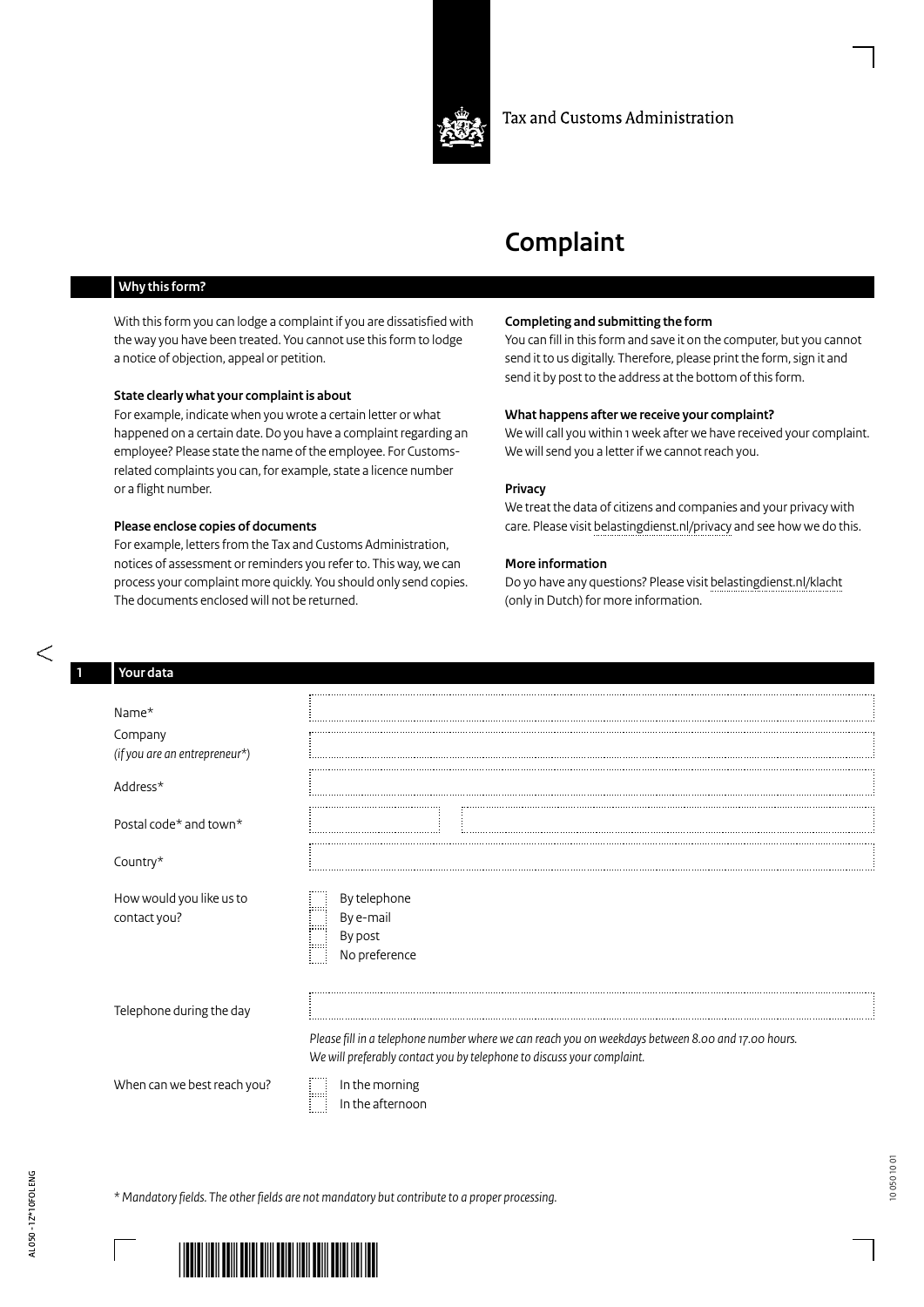| Your data (continued)                                                                               |                                                                                                                                                                                                                                                                   |  |
|-----------------------------------------------------------------------------------------------------|-------------------------------------------------------------------------------------------------------------------------------------------------------------------------------------------------------------------------------------------------------------------|--|
| E-mail address                                                                                      |                                                                                                                                                                                                                                                                   |  |
|                                                                                                     | E-mail is not a secure way of exchanging information. However, we offer you the possibility to provide us with<br>an e-mail address so we can discuss your complaint with you by e-mail. If you prefer us to use e-mail, you must<br>give us permission to do so. |  |
| Do you give the Tax and Customs<br>Administration permission to<br>e-mail you about this complaint? | Yes, I give permission to e-mail me about this complaint.<br>H<br>No, I do not give permission to e-mail me about this complaint.                                                                                                                                 |  |
| Please select whichever is applicable.                                                              | Private person > Citizen Service Number<br>Φł<br>ユース・ユース しょうようはっぽう                                                                                                                                                                                                |  |
|                                                                                                     | - 95<br>n e<br>> Citizen Service Number or RSIN<br>Entrepreneur                                                                                                                                                                                                   |  |

## **2 Authorised representative**

*Do you wish to be represented by an authorised representative? Please fill in the details of your authorised representative below. We will only discuss thiscomplaint with your authorised representative, not other matters.*

| Name                                                                                                                                 |                                                                                                                                                                                                                                                                                                                                                                                                                                                                                                                                    |
|--------------------------------------------------------------------------------------------------------------------------------------|------------------------------------------------------------------------------------------------------------------------------------------------------------------------------------------------------------------------------------------------------------------------------------------------------------------------------------------------------------------------------------------------------------------------------------------------------------------------------------------------------------------------------------|
| Address                                                                                                                              |                                                                                                                                                                                                                                                                                                                                                                                                                                                                                                                                    |
| Postal code and town                                                                                                                 |                                                                                                                                                                                                                                                                                                                                                                                                                                                                                                                                    |
| Telephone during the day                                                                                                             |                                                                                                                                                                                                                                                                                                                                                                                                                                                                                                                                    |
| E-mail address                                                                                                                       | Please fill in a telephone number where we can reach your authorised representative on weekdays between 8.00 and<br>17.00 hours. We will preferably contact your authorised representative by telephone to discuss your complaint.<br>E-mail is not a secure way of exchanging information. However, we offer you the possibility to provide us with<br>an e-mail address so we can discuss your complaint with your authorized representative by e-mail. If you prefer us<br>to use e-mail, you must give us permission to do so. |
| Do you give the Tax and<br>Customs Administration<br>permission to e-mail your<br>authorized representative about<br>this complaint? | Yes, I give permission to e-mail my authorised representative about this complaint.<br>No, I do not give permission to e-mail my authorised representative about this complaint.                                                                                                                                                                                                                                                                                                                                                   |
| Becon number intermediary                                                                                                            |                                                                                                                                                                                                                                                                                                                                                                                                                                                                                                                                    |

 $\overline{\phantom{0}}$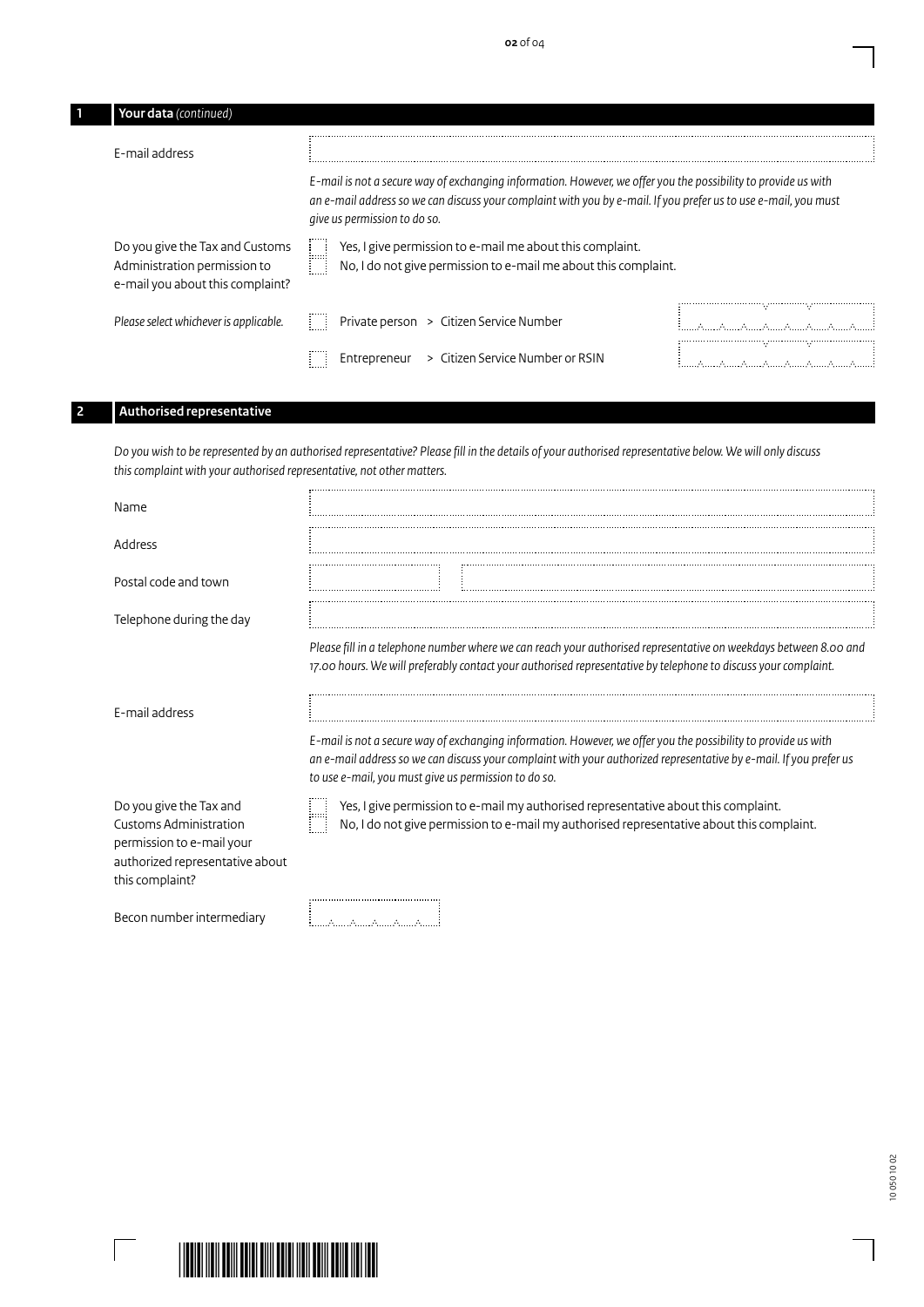# **3 Describe your complaint**

| Use this space to describe your complaint*. Do you need more space? Please add your description as an enclosure. |  |
|------------------------------------------------------------------------------------------------------------------|--|
|                                                                                                                  |  |
|                                                                                                                  |  |
|                                                                                                                  |  |
|                                                                                                                  |  |
|                                                                                                                  |  |
|                                                                                                                  |  |
|                                                                                                                  |  |
|                                                                                                                  |  |
|                                                                                                                  |  |
|                                                                                                                  |  |
|                                                                                                                  |  |
|                                                                                                                  |  |
|                                                                                                                  |  |
|                                                                                                                  |  |
|                                                                                                                  |  |
|                                                                                                                  |  |
|                                                                                                                  |  |
|                                                                                                                  |  |
|                                                                                                                  |  |
|                                                                                                                  |  |
|                                                                                                                  |  |
|                                                                                                                  |  |
|                                                                                                                  |  |
|                                                                                                                  |  |
|                                                                                                                  |  |
|                                                                                                                  |  |
|                                                                                                                  |  |
|                                                                                                                  |  |
|                                                                                                                  |  |
|                                                                                                                  |  |
|                                                                                                                  |  |
|                                                                                                                  |  |
|                                                                                                                  |  |
|                                                                                                                  |  |
|                                                                                                                  |  |
|                                                                                                                  |  |

*\* Mandatory field.*

 $\overline{\phantom{a}}$